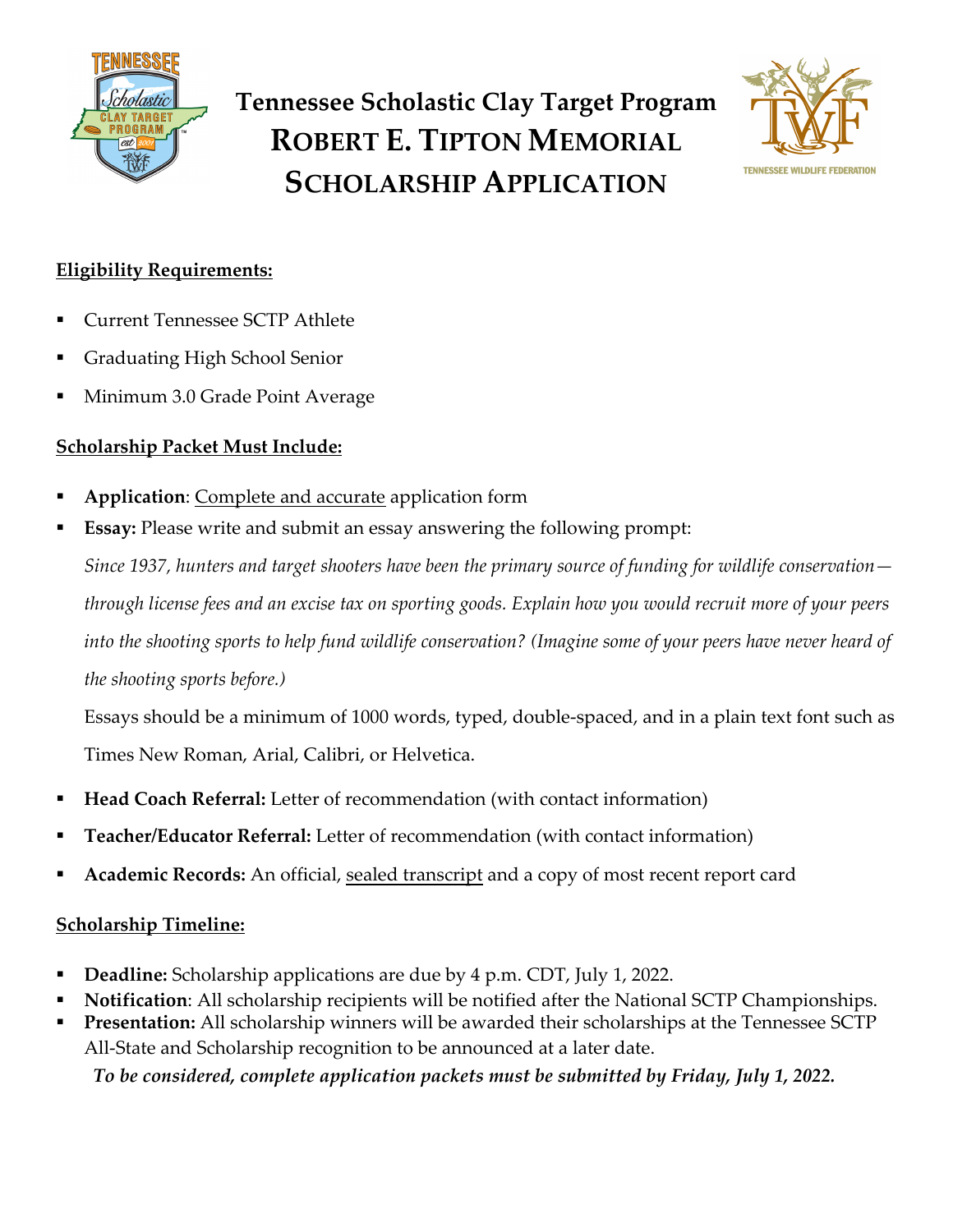

# **Tennessee Scholastic Clay Target Program ROBERT E. TIPTON MEMORIAL SCHOLARSHIP APPLICATION**



|                             | Date of Birth ______________________ |
|-----------------------------|--------------------------------------|
| First / Middle / Last       | Month/Date/Year                      |
|                             |                                      |
| Street / City / State / Zip |                                      |
| Area Code                   |                                      |
|                             |                                      |
|                             |                                      |
|                             |                                      |
|                             |                                      |

*By signing below, I certify that information contained in this application is true and complete. I understand that false information may be grounds for forfeiture of any Tennessee SCTP scholarship that I may receive. I hereby authorize the Tennessee Scholastic Clay Target Program Scholarship Committee to obtain any further information deemed necessary (includes official verification of G.P.A.).* 

Signature of Athlete

\_\_\_\_\_\_\_\_\_\_\_\_\_\_\_\_\_\_\_\_\_\_\_\_\_\_\_\_\_\_\_\_\_\_\_\_\_ Signature of Parent/Guardian

\_\_\_\_\_\_\_\_\_\_\_\_\_\_\_\_\_\_\_\_\_\_\_\_\_\_\_\_ȏ\_\_\_\_\_\_\_\_

#### **Submit completed application packet to:**

Tennessee Wildlife Federation c/o Ashley Tone 300 Orlando Ave. Nashville, TN 37209  $(615)$  $$53-1133$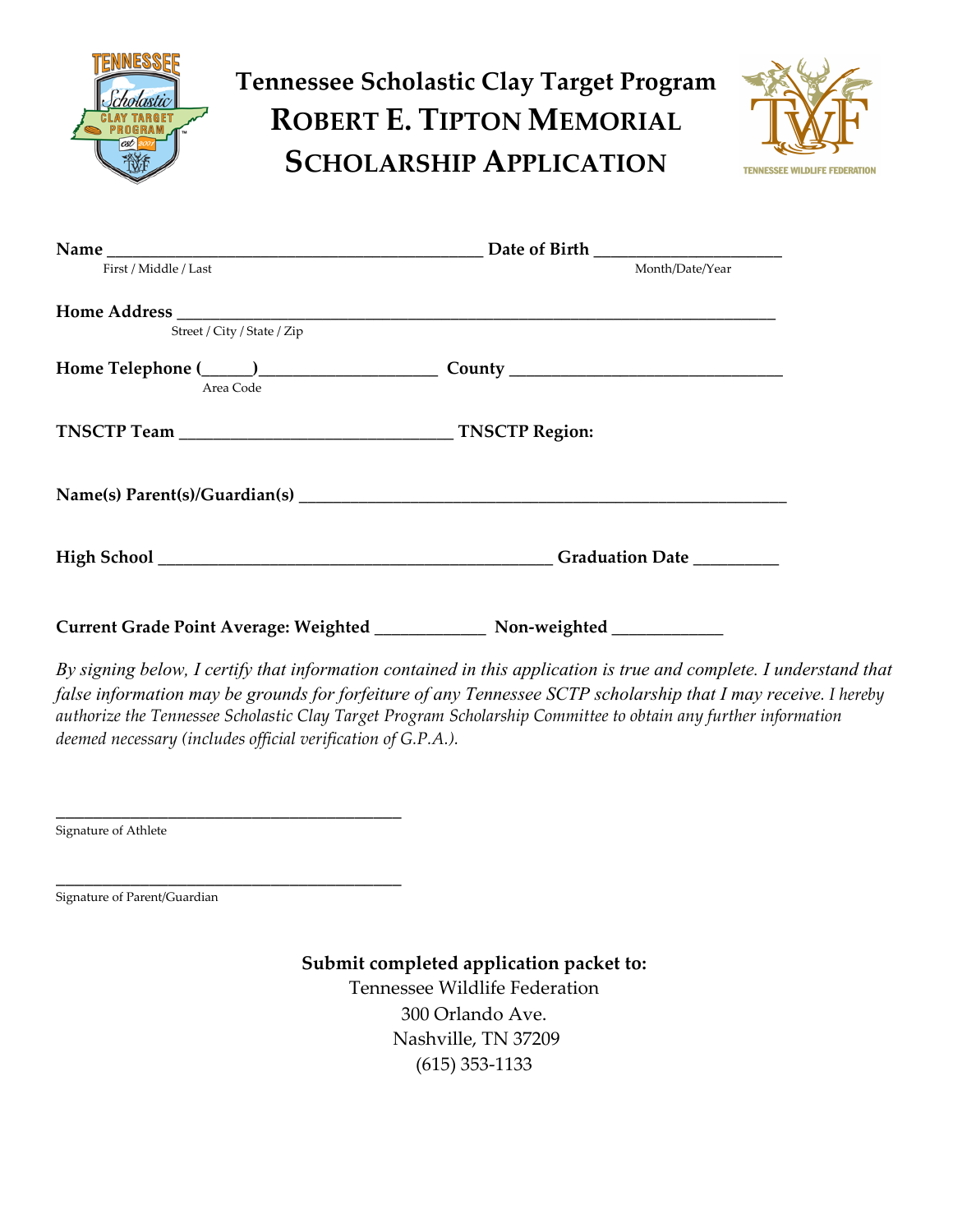

# **Tennessee Scholastic Clay Target Program ROBERT E. TIPTON MEMORIAL SCHOLARSHIP APPLICATION**



**Please answer each prompt completely—list activities and dates of participation (ranges are acceptable). Attach an additional page if necessary.** 

**EXTRACURRICULAR SCHOOL ACTIVITIES**

**COMMUNITY INVOLVEMENT & VOLUNTEERISM**

**OUTDOOR INVOLVEMENT** (*Hunting, fishing, camping, etc.):*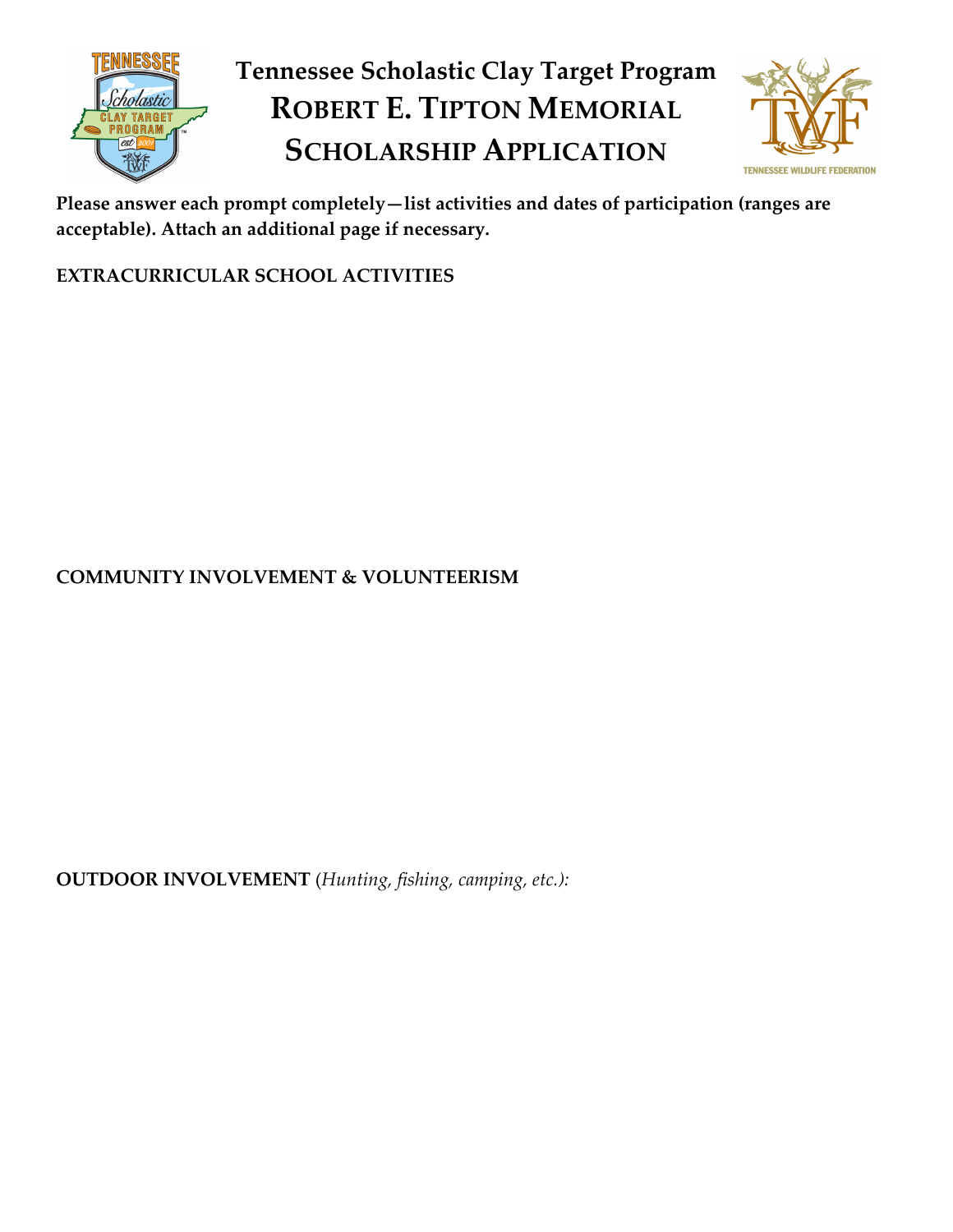**LEADERSHIP ROLES & OFFICES HELD** *(May also list qualities or activities that define your leadership abilities):* 

**TENNESSEE SCTP AWARDS**

**TENNESSEE SCTP HISTORY** *Describe your participation in the organization.* 

**NATIONAL RECOGNITIONS** *List any national recognitions and/or awards, including academic, extracurricular, sports related, etc.*